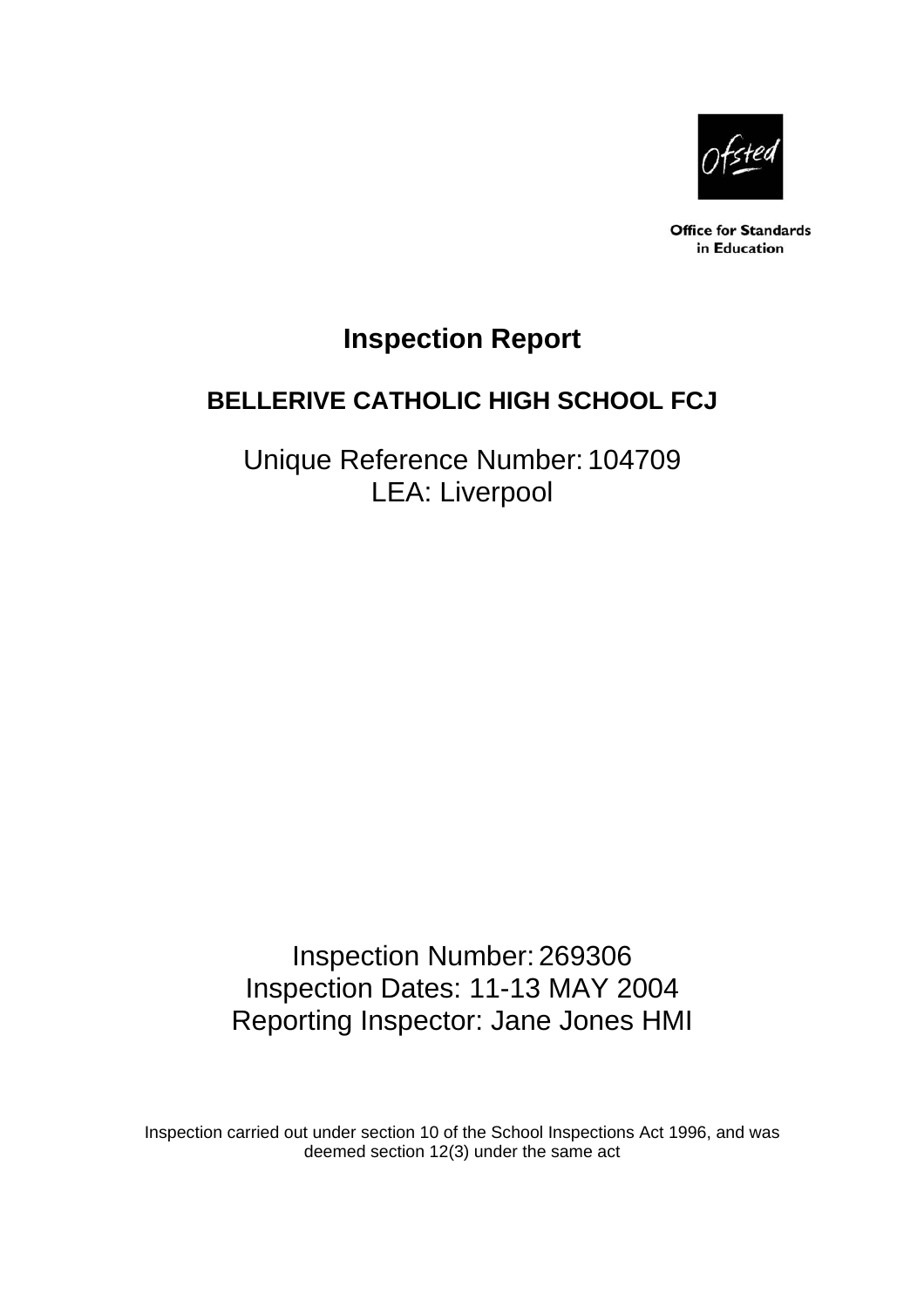## © Crown copyright 2004

This report may be reproduced in whole or in part for non-commercial educational purposes, provided that all extracts quoted are reproduced verbatim without adaptation and on condition that the source and date thereof are stated.

Further copies of this report are obtainable from the school. Under the School Inspections Act 1996, the school must provide a copy of this report free of charge to certain categories of people. A charge not exceeding the full cost of reproduction may be made for any other copies supplied.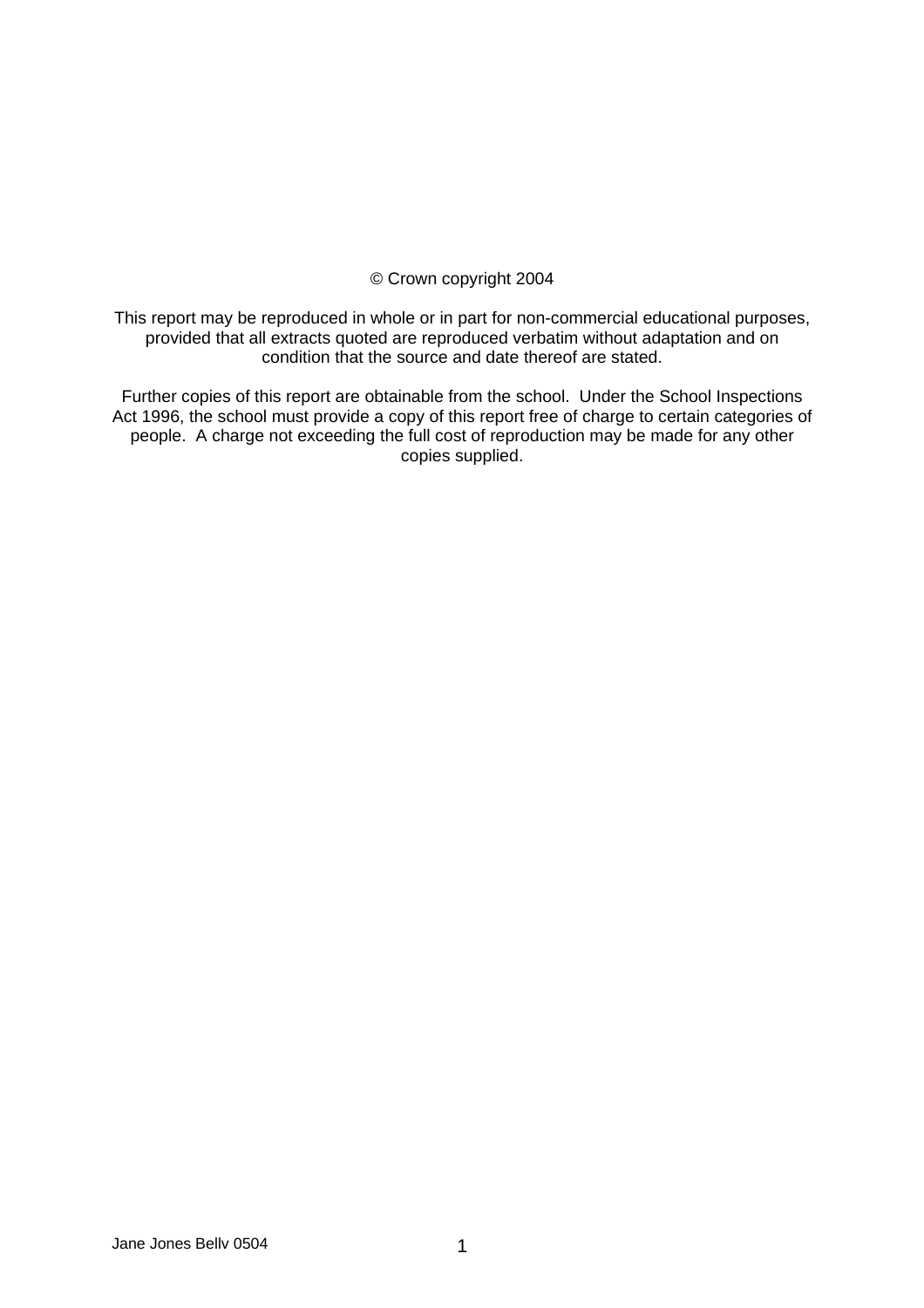#### **INTRODUCTION**

The inspection was a pilot of the new arrangements for inspection announced by Ofsted in its consultation paper of February 2004. It was carried out with the support and co-operation of the staff of Bellerive School and of the local education authority.

The inspection was carried out by seven of Her Majesty's Inspectors.

#### **Key for inspection grades:**

| Grade 1 | Very good    |
|---------|--------------|
| Grade 2 | Good         |
| Grade 3 | Adequate     |
| Grade 4 | Not adequate |
|         |              |

#### **Description of the school**

Bellerive Catholic High School FCJ is a voluntary-aided comprehensive school for girls aged 11-18. There are nine boys in the sixth form. 890 pupils attend the school, including 110 students in the sixth form. The numbers have risen over the last few years, reflecting the high regard with which the school is held in the local community. The pupils come from a diverse range of social and cultural backgrounds. There is high unemployment in the region; 44 per cent of the pupils (well above average) receive free school meals. Recently, the pupils entering the school achieved better results in their primary schools than previously; they are now close to average. 17 per cent of the pupils (broadly average) have special educational needs.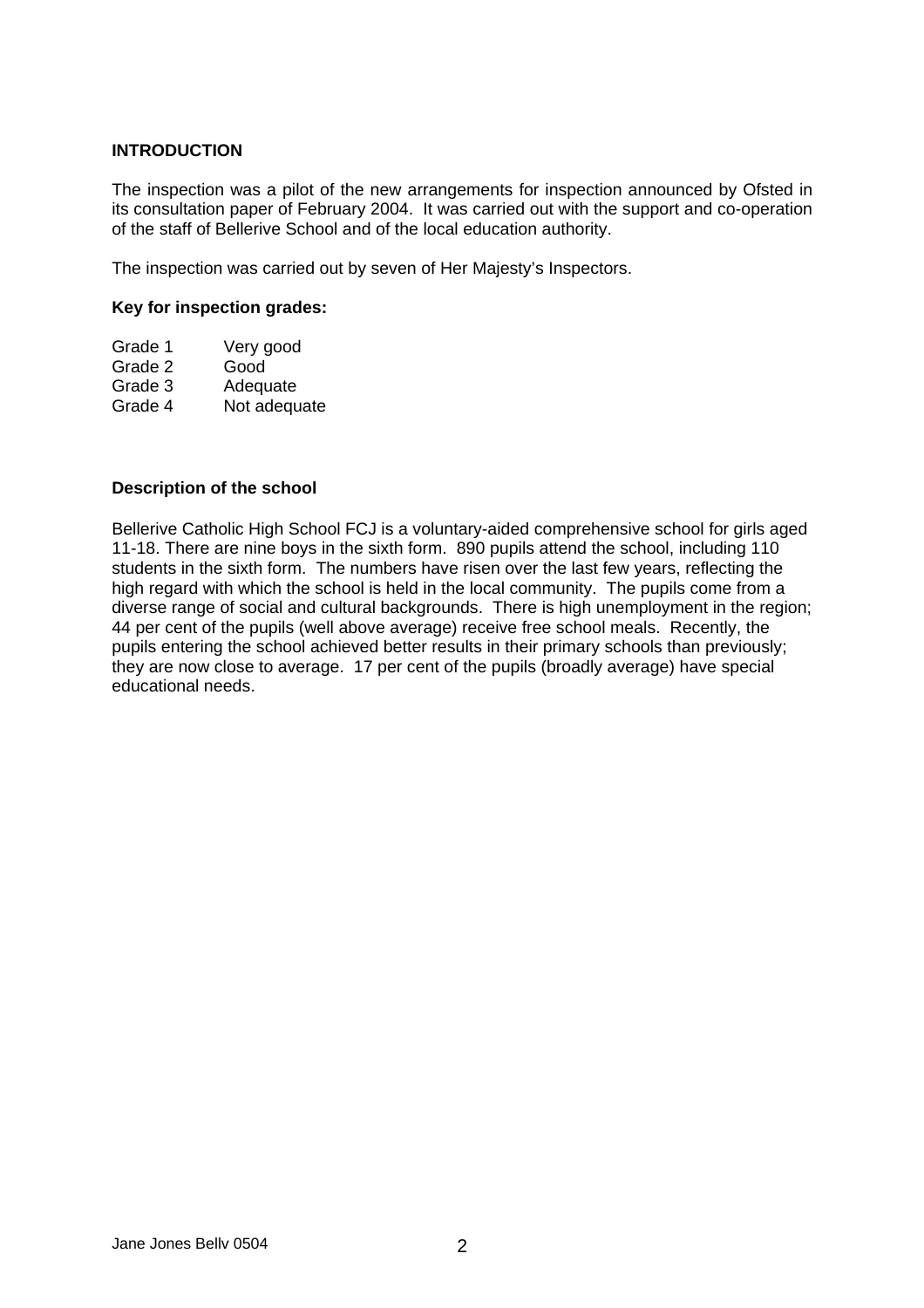# **OVERALL EFFECTIVENESS OF THE SCHOOL**

#### **Effectiveness of the school**

This is a school in which every individual matters. It benefits from inspirational leadership and a clear understanding of its strengths and weaknesses. The school's aims embrace its Catholic ethos which pervades its work. Relationships reflect the value placed upon individuals and the mutual respect between members of the school community. The care, guidance and support for the pupils are outstanding. The pupils' behaviour and attitudes to learning are exemplary. Teaching is good and often very good. Standards at GCSE/GNVQ are average - they have risen every year since the last inspection and pupils achieve well. The school is continuing to develop its curriculum and use of assessment.

## **Grade: 2**

#### **Effectiveness of the school's sixth form**

The sixth form is well led and managed and makes a valuable contribution to the ethos and life of the rest of the school. It provides the students with a wide range of opportunities and experiences. The quality of the provision is good. The numbers in the sixth form are increasing.

## **Grade**: **2**

#### **Improvement since the last inspection**

Very good improvement has been made since the last inspection. The school's distinctive ethos has remained a fundamental strength; it underpinned the successful strategies the school adopted to address the weaknesses identified in the last inspection report. The school has received national recognition for its improving examination results.

#### **Grade**: **1**

#### **Capacity to improve**

The school's capacity for further improvement is very good. Its self-evaluation is accurate and realistic, and provides a clear set of priorities for future development. The headteacher and senior managers set very high standards for themselves and for others. Their deep commitment to the pupils in their care, and to ensuring that they reach their full potential, is shared by other staff in the school and by the governing body.

#### **Grade**: **1**

#### **What the school should do to improve further:**

The school has a very good understanding of its strengths, and has identified clearly the areas for improvement. Of these, it should pay particular attention to:

- sharing good practice more widely
- setting appropriate academic targets for the pupils and using them to quide teachers' and curricular planning
- continuing to develop effective strategies to improve attendance.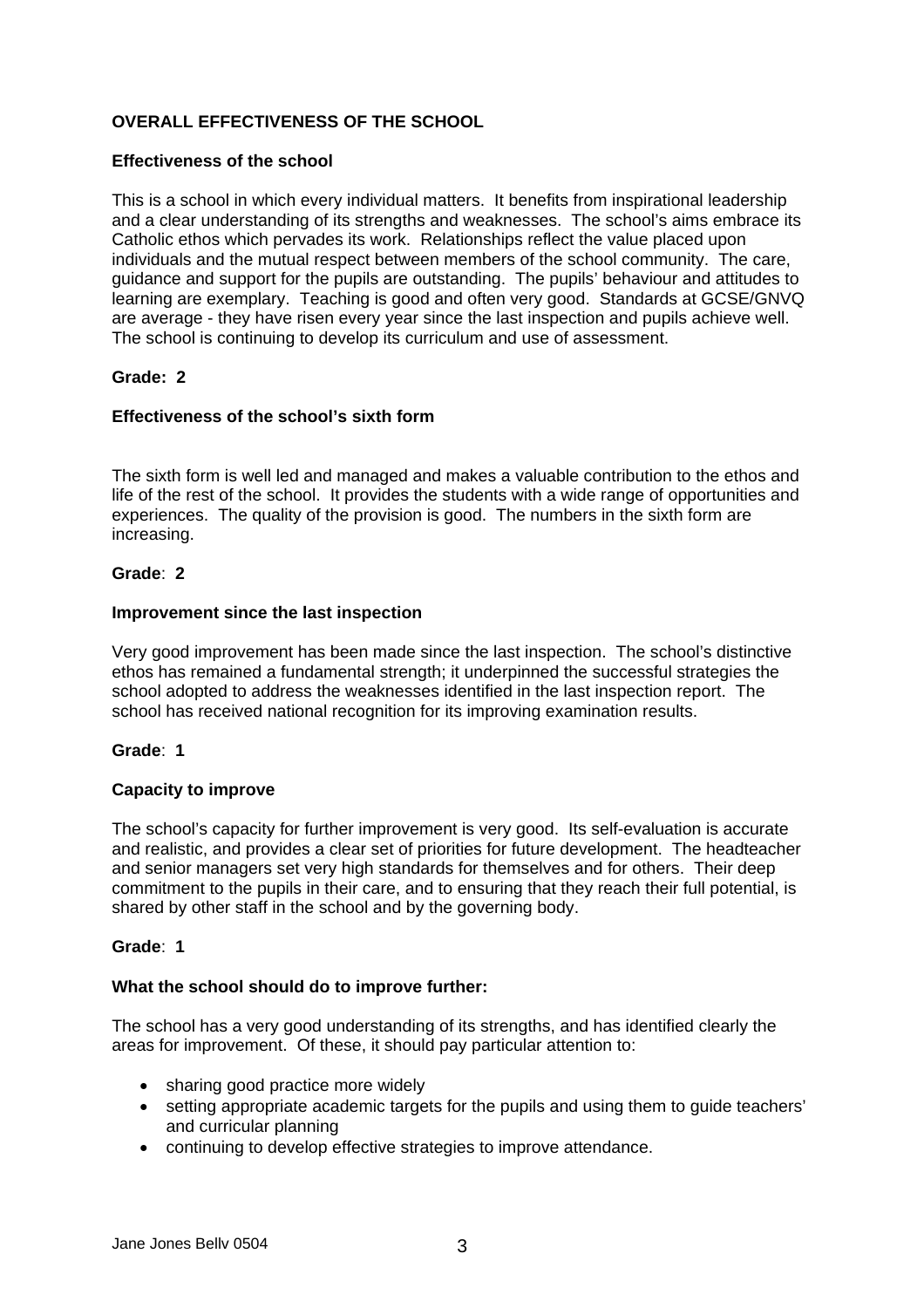# **ACHIEVEMENT AND STANDARDS**

The pupils' GCSE/GNVQ results have shown very good improvement over the last five years; twice as many pupils now achieve five or more A\* to C grades (59 per cent, which is just above average for girls). The school has won three national achievement awards for its results. A significant contributory factor has been the successful introduction of vocational courses but the improvements also include English, mathematics and science. While most pupils make very good progress in Years 10 and 11, there are some who do not do as well, especially lower-ability pupils and those who do not attend regularly. The pupils' results in the national tests at age 14 in English, mathematics and science have also improved at a good rate. Although the results were just below average in 2003, many pupils made good progress since joining the school at age 11 and most achieved the standard expected by age 14. When the school's results are compared with those from schools in similar local contexts, the results at both stages are well above average.

In the sixth form, the standards attained by the students are well below average when compared with all sixth forms nationally, but are generally satisfactory in relation to students' results at GCSE. A small number achieve the highest grades.

The school's evaluation of its overall performance is accurate. Its data show it is on track to meet the challenging targets it has set for 2004. However, while the school's analysis identifies and accounts for key facts such as the relatively high number of girls who achieved no GCSE passes in 2003, it does not probe sufficiently the variation in the pupils' performance across subjects or groups of pupils of different abilities, and then link the findings into specific actions. The school knows there is scope for more rigorous analysis of data.

## **Grade**: **2**

## **PERSONAL DEVELOPMENT**

Standards of behaviour are outstandingly high. The pupils' relationships with their peers and with their teachers are exemplary and very productive. The safe and very caring atmosphere in the school enables the pupils to contribute positively to all aspects of school life. Their views are respected, and where appropriate, acted upon. The pupils value the school council highly; their representatives are very active and take their responsibilities seriously. Around the school, the prefects and older pupils make a significant contribution to supervision arrangements.

The pupils have exceptionally positive attitudes to learning; they are diligent and very attentive in lessons. These are important ingredients in their successful learning and contribute to the improving standards in the school.

Attendance is not good enough despite improvement over the last few years. The school works hard to improve attendance and punctuality and the majority of the pupils do attend school regularly and arrive on time. Although a range of effective strategies have led to clear improvements, the attendance of many pupils and sixth-form students is still too low, particularly those whose families are proving harder to reach.

The provision for the pupils' spiritual, moral, social and cultural development is very good. The pupils' response to the spiritual life offered in the school is very honest and refreshingly genuine. They have a keen sense of right and wrong. They respond enthusiastically to the rich range of community activities available to them. Through charitable events, fund-raising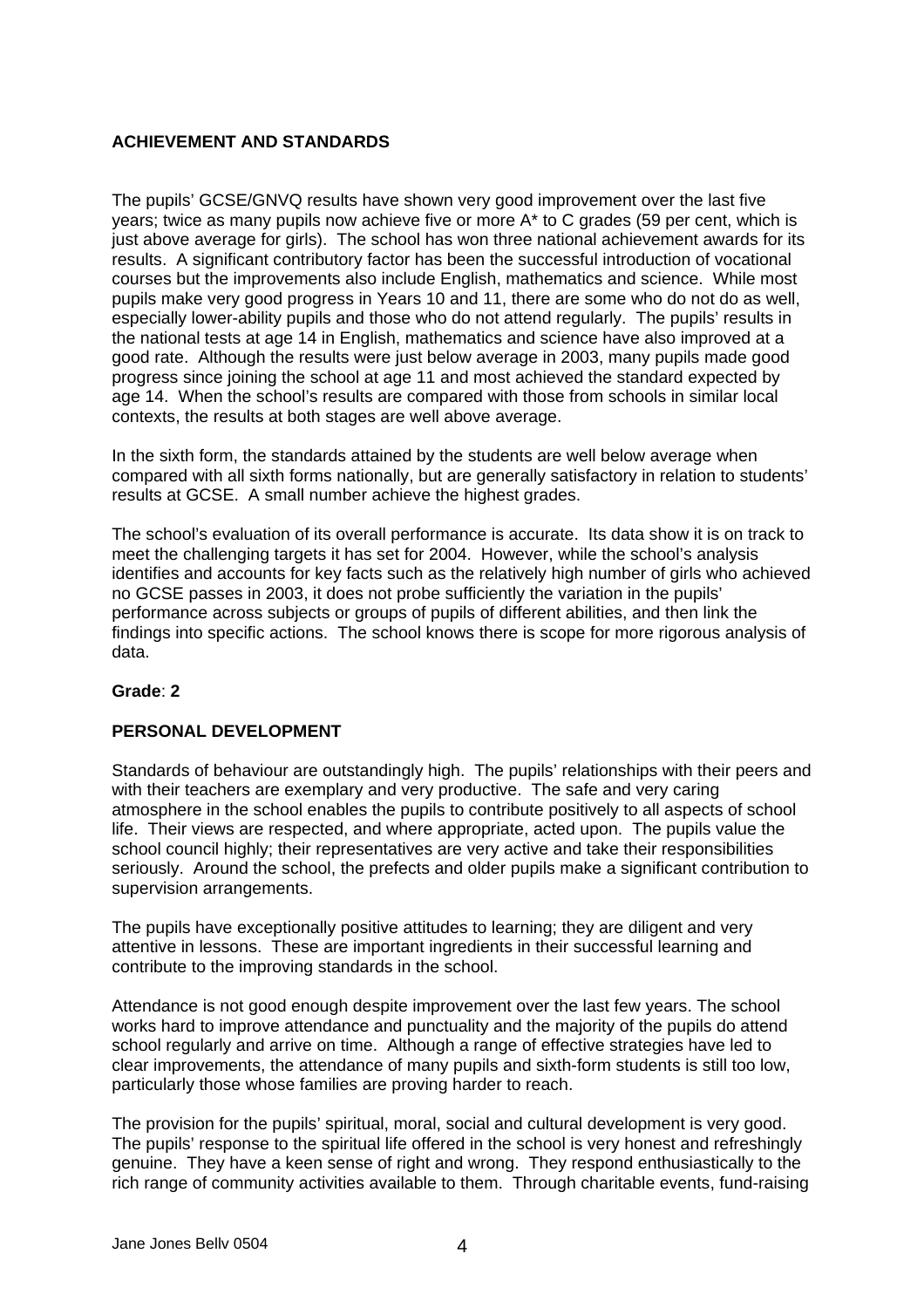activity and community-service projects, the pupils demonstrate their responsibilities as active members of the local, wider and international communities. Not only do individuals and groups of pupils undertake extensive activities to raise money for those in need, they also take part in musical and dramatic events within the community. Students in the sixthform make a considerable contribution to the life of the school and to the wider community. All of this improves the pupils' self-esteem and empowers their development as young people.

The co-ordinator for life-long learning has successfully developed popular activities that bring the school into the community and vice versa. For example, joint mother and daughter events have helped to promote the value given to learning beyond the school. Participation in evening-revision and study-skills sessions is high. This, together with Saturday school, contributes to raising standards and the personal development of the pupils.

## **Grade**: **1**

# **QUALITY OF PROVISION**

Overall, inspection evidence indicates that teaching is good. In the large majority of lessons it was good or better, and was very good in a significant proportion. The high quality of relationships between staff and pupils is a common feature; the teachers know their pupils well. The best teaching is exciting and the pupils' resulting sense of enjoyment and achievement are clearly evident. The teachers are knowledgeable about their subjects and pitch their explanations and questions at the right level to interest, support and challenge the pupils. They plan a variety of tasks, and move the lessons forward at a good pace. In a few lessons, the chosen style of teaching did not involve the pupils actively in their learning. In the sixth form, the teaching and learning are good overall but are generally not as strong as in the rest of the school. The small numbers of students in some groups restrict the range of teaching and learning styles used. During the inspection, the lessons generally focused upon the final stages of revision. The teachers have good knowledge of the sixth-form courses and how they are assessed.

The development of assessment is one of the school's current priorities. In the best examples, the teachers' careful assessment of the pupils' work helps the pupils to understand what needs to be done next to make the best progress. It also helps the teachers plan the next steps in learning. Increasingly, assessment information is shaping planning and teaching, and the pupils are becoming involved in evaluating their work and that of others. The school does not consistently make full use of all its assessment data to set appropriate performance targets for individual pupils.

The school's curriculum is generally broad and balanced. The planned improvements as a specialist science college include the introduction of applied science GCSE and better accommodation. The curriculum is enriched by an extensive range of opportunities outside lessons that contributes strongly to the pupils' progress and personal development.

The students generally receive good advice and guidance about the post-16 courses that are available to them. The current range of courses is adequate. The students and their parents are kept very well informed about their progress. The school is working well with other local 11-18 schools to form a large multi-faith sixth-form consortium. This builds on the existing successful partnership with St Hilda's C of E School and will extend substantially the number and types of courses offered to the students.

The school's self-evaluation accurately describes the quality of care, guidance and support given to pupils as one of its greatest strengths: it is in fact an outstanding feature of its work.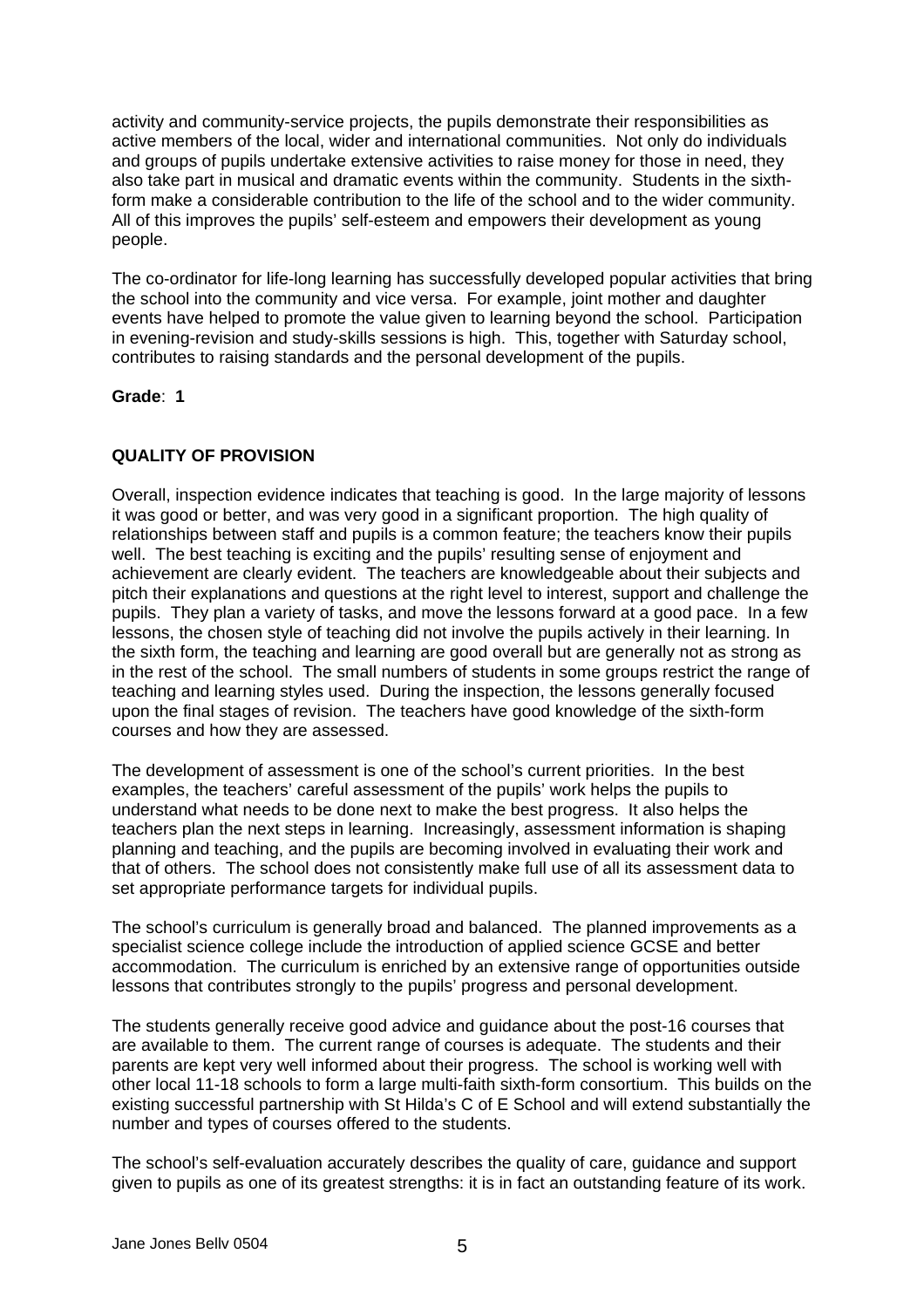There is an effective system for identifying vulnerable children who are then given a high level of support. Liaison with external agencies is good and is managed well by an inclusion co-ordinator. All groups of pupils receive high-quality pastoral care in relation to their individual needs and are supported to a remarkable standard within and beyond the school. Child protection arrangements and practices are very good; they are managed efficiently and are well understood by staff.

Transitional arrangements for new pupils, and those moving on, ensure they are well prepared for change and information is exchanged thoughtfully. The Connexions Service plays an invaluable role and works well with the staff to support the pupils in making appropriate choices for life after leaving school. This collaboration supports the school's vision for each girl to aim as high as she can.

The pupils value the welcoming and safe atmosphere that permeates the school. In the words of one pupil, "I now feel safe because of the teachers here". This is a typical response, given irrespective of the particular needs of individuals. The all-embracing atmosphere of mutual respect and kindness provides a firm foundation for pupils to grow in their spiritual, emotional and social lives.

## **Grade**: **2**

# **LEADERSHIP AND MANAGEMENT**

This school is very well led. The headteacher inspires a high level of loyalty and commitment from staff and pupils alike. She is ably supported by her senior managers, and they provide clear direction for the work of the school. Together, the staff sustain a secure and caring environment in which the pupils flourish. Under the headteacher's leadership, standards have risen significantly and are on target to improve further.

Many aspects of management are effective. The ethos of the school enables the senior managers to adopt low-key but well-judged approaches to supporting and challenging staff as the need arises. The school has improved the quality and range of assessment data held, and its analysis is becoming more robust. However, it recognises that there is work to be done to ensure that targets set for individual pupils represent suitable levels of challenge. The school also identified in its self-evaluation the need to review the system of performance management, which has stalled in recent months. All staff contributed to the self-evaluation document which sometimes described what had been done rather than what happened as a result. Nevertheless, the school's judgements on how well it is doing were accurate; it knows itself very well.

The school is developing the skills of its heads of department through a rolling programme of training. While many provide good leadership of their areas of responsibility, there are inconsistencies in how they monitor the work of their teams. Consequently, as the school introduces improvements, for example in marking, there is a lack of whole-school systems to identify what is really good and spread it more widely. The school is beginning to extend the pastoral roles of heads of year and form tutors to include the pupils' academic development and progress.

The governing body is strongly supportive of the school and committed to its role as a critical friend. It has encouraged significant developments such as the specialist science college status and the planned sixth-form consortium. The governors and senior managers have a clear vision for its future and there are high expectations of the staff and the pupils and students. There is a strong sense of pride in the school.

## **Grade**: 2